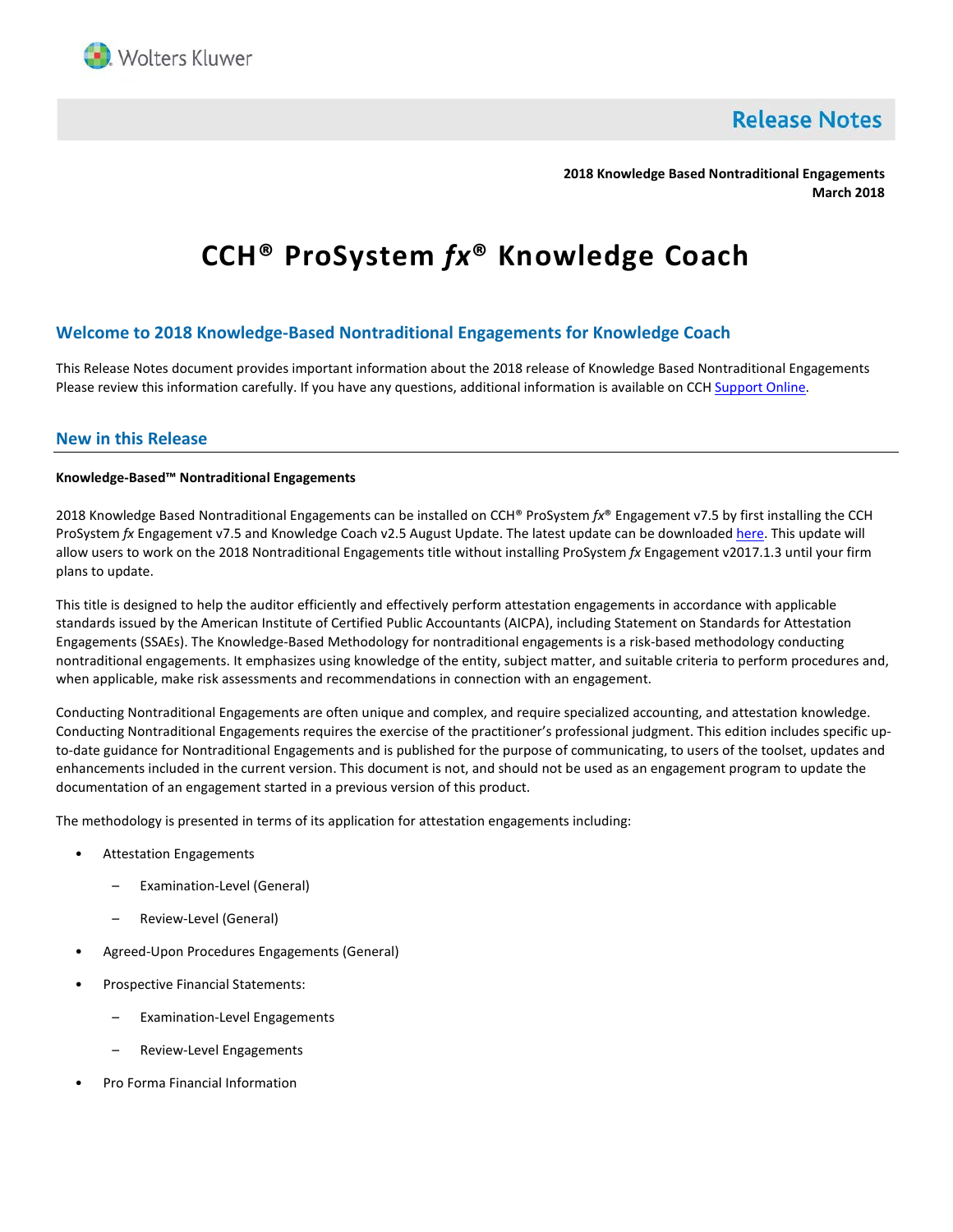- Examination-Level Engagements
- Review-Level Engagements
- Entity's Compliance with Specified Requirements or the Responsible Party's Written Assertion
	- Examination-Level Engagements
	- Review-Level Engagements
- Management's Discussion and Analysis
	- Examination-Level Engagements
	- Review-Level Engagements
- Sustainability Information (**New**)
	- Examination-Level Engagements (**New**)
	- Review-Level Engagements (**New**)
- Cybersecurity Risk Management Program (**New**)
	- Examination-Level Engagements (**New**)

The forms and practice aids in the knowledge-based methodology will help the practitioner to perform the procedures necessary to complete the engagement in accordance with professional standards. The Knowledge-Based tools include documents, attestation programs, practice aids, correspondence, and example reports.

Although the KBA approach provides a framework for applying attestation standards, it is not a substitute for knowledge of professional standards and the exercise of the practitioner's professional judgment and professional skepticism. The practitioner may need to refer to additional resources to determine how to apply the applicable standards to unfamiliar or unique circumstances.

This document is published for the purpose of communicating the updates and enhancements included in the current version to users of the toolset. This document is not, and should not be used as an audit program to update the audit documentation of an engagement started in a previous version of this product.

If you are updating from a previous version of this title, refer to the Knowledge Coach User Guide Chapter 12. The guide is found on the Engagement File Room Help menu.

The 2018 documents include CCH® Accounting Research® material links to specific guidance that provides instant access to detailed analysis related to the steps and processes discussed in the workpapers.

## **2018 Edition of Knowledge-Based** Nontraditional Engagements

This edition features numerous enhancements, including:

- **New:** Examination-Level Engagements on Sustainability Information
- **New:** Examination-Level Engagements on an Entity's Cybersecurity Risk Management Program
- **New:** Review-Level Engagements on Sustainability Information
- Reorganizing and rewording columns in Relevant Principles and Points of Focus table of ATT-401 and moving the column to describe the control deficiency to the end for better documentation flow.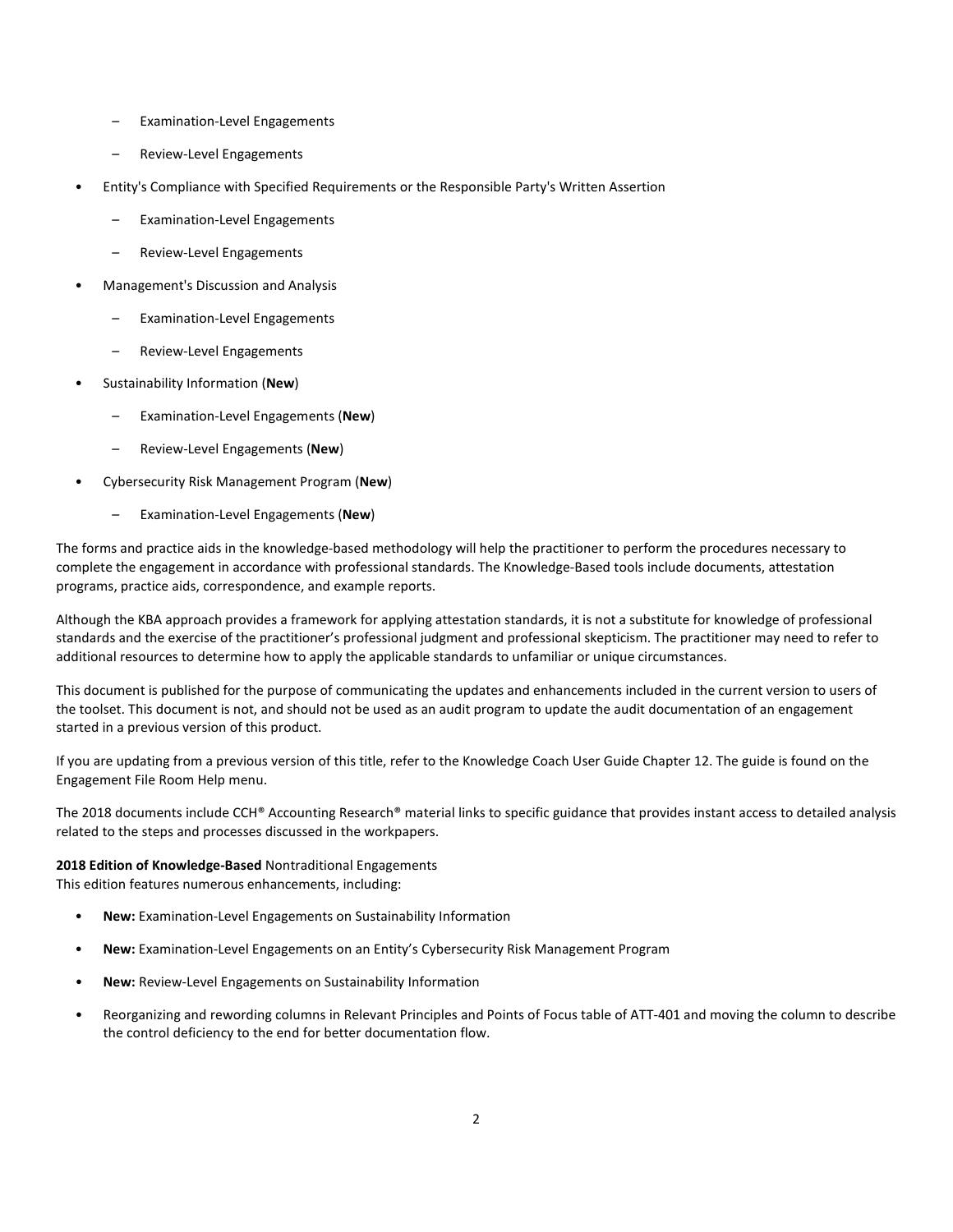If you select "No" in the following columns, your control deficiency documented in the last column will flow to the conclusion section:

- Are the Relevant Principles or Points of Focus Present?
- Are the Identified Controls Effectively Designed and Implemented?
- Do Compensating Controls Adequately Reduce the Risks of Material Misstatement?
- Are the Relevant Principles Functioning for this Component of Internal Control?
- In ATT-401 adding an "N/A" option to the "Are the Relevant Principles of Points of Focus Present?" column to the "Points of Focus" rows ONLY. The user could document the points of focus as not applicable, and the user will not respond to any other columns for that particular row as the diagnostics will clear. The user should focus on the functioning of the relevant principles as not all of the points of focus are required or applicable.
- Removing user options in the "System Change Controls" column of the "Less Complex IT Structure" table of ATT-402.
- Reorganizing and rewording columns in the "More Complex IT Structure" table of ATT-402 and moving the column to describe the control deficiency to the end for better documentation flow. If you select "No" in the following columns, your control deficiency documented in the last column will flow to the conclusion section:
	- Are Controls Present?
	- Effectively Designed and Implemented?
	- Do Compensating Controls Adequately Reduce the Risks of Material Misstatement?
	- Are Control Functioning?
- Reorganizing and rewording columns in the "Activity-Level Control Objective" table of ATT-40X series and moving the column to describe the control deficiency near the end for better documentation flow.
	- If you select "No" in the following columns, your control deficiency documented will flow to the conclusion section:
		- **Are Controls Designed Effectively?**
		- Are Key Controls Implemented?
		- Do Compensating Controls Adequately Reduce the Risks of Material Misstatement Created by the Deficiency?
		- Are Control Activities Functioning?
	- Also, if you select "Partially" in column, Are Controls Designed Effectively, the control deficiency documented will flow to the conclusion section.
- Adding the functionality to allow users to insert custom rows anywhere in the subprocess table in ATT-40X series.
- Revising and Reorganizing KBA-501. This workpaper will reset on roll forward.
- Adding a "Maximum" and "Slightly Below Maximum" option in AID-702, planned control reliance column.
- Adding a new flow of information from KBA-200 to KBA-501 regarding the criteria being used for measurement and evaluation of subject matter.
- Many new documents in this title as follows:
	- AID-914 Report Preparation Checklist: Review-Level Attestation Engagement on a Cybersecurity Risk Management Program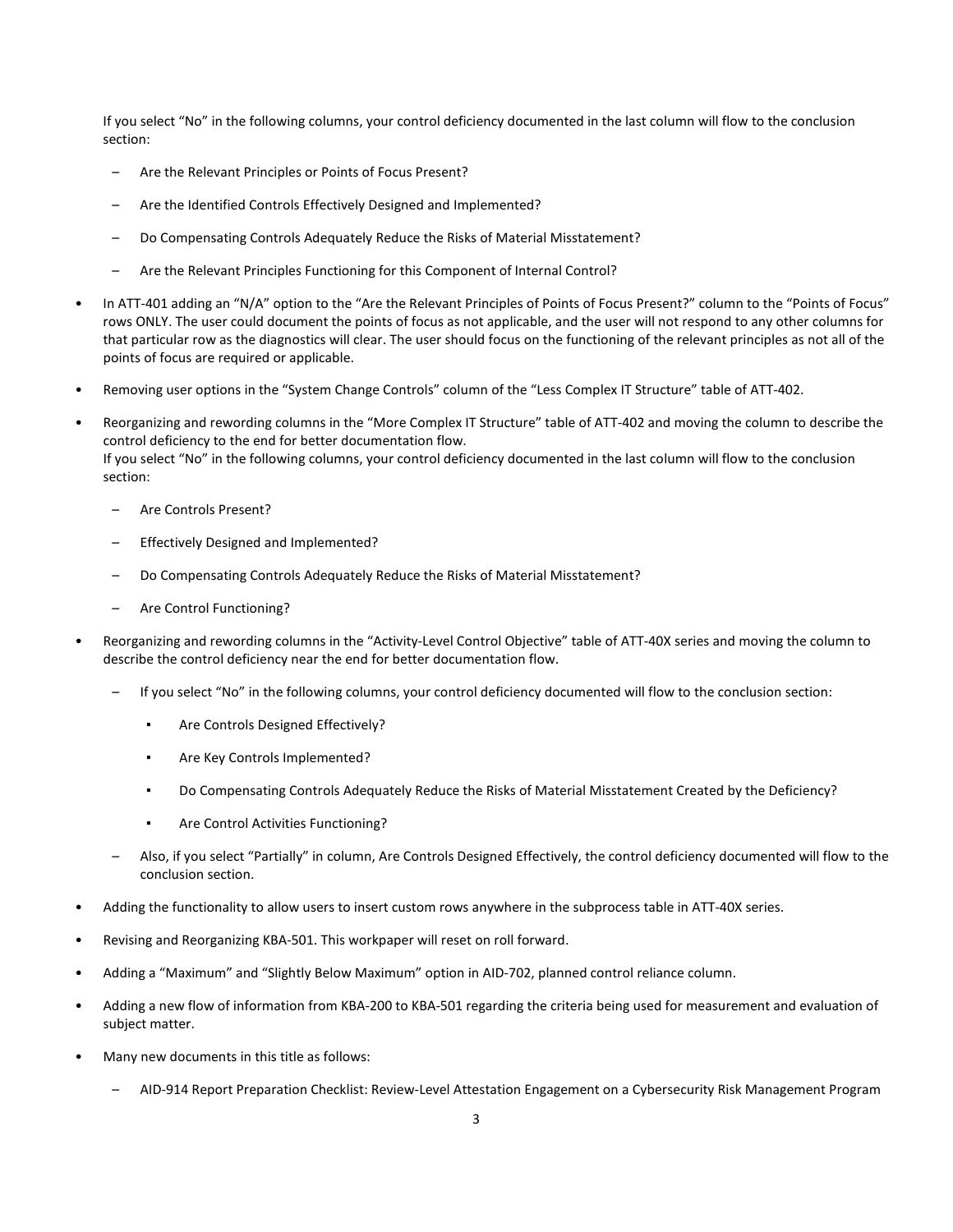- ATT-114 Overall Attestation Program: Examination-Level Engagement on Sustainability Information
- ATT-115 Overall Attestation Program: Review-Level Engagement on Sustainability Information
- ATT-116 Overall Attestation Program: Examination Level Engagement on Cyber Security Risk Management Program
- ATT-412 Evaluation of Management's Description of the Entity's Cybersecurity Risk Management Program
- KBA-904 Basis for Inherent Risk Assessment: Cyber Security
- COR-208 Engagement Letter: Examination Engagement on Cybersecurity Risk Management Program
- COR-913 Representation Letter: Examination-Level or Review-Level Engagement When Reporting On Subject Matter information and the practitioner is reporting directly on the subject matter.
- COR-914 Representation Letter: Examination-Level or Review-Level Engagement When Reporting On Assertion
- COR-915 Representation Letter: Examination-Level Engagement on a Cybersecurity Risk Management Program
- RES-020 Examination-Level Engagement on Cybersecurity Risk Management Program: Illustrative Program Description
- RES-021 Examination-Level Engagement on Cybersecurity Risk Management Program: Illustrative Management Assertion
- RES-022 Trust Services Criteria
- RPT-941 Prospective Financials Engagement: Unmodified Opinion on Forecast Financial Statements That Contain a Projection
- RPT-942 Prospective Financials Engagement: Unmodified Opinion on Partial Presentation of Forecasted Information
- RPT-944 Examination Engagement: Unmodified Opinion—Report Expanded for a Financial Feasibility Study
- RPT-945 Examination Engagement: Unmodified Opinion on Partial Presentation of Projected Information
- RPT-1010 Examination Engagement: Unmodified Opinion on Subject Matter Entire Sustainability Report
- RPT-1011 Examination Engagement: Unmodified Opinion on Subject Matter -Specified Indicators
- RPT-1012 Examination Engagement: Unmodified Opinion on Subject Matter GHG Emissions Information
- RPT-1013 Examination Engagement: Unmodified Opinion on Management's Assertion about Specified Indicators
- RPT-1014 Examination Engagement: Unmodified Opinion on Management's Assertion about GHG Emissions Information
- RPT-1015 Examination Engagement: Unmodified Opinion on Subject Matter GHG Emissions Information; Practitioner Makes Reference to the Examination Report of an Other Practitioner on a Component Entity
- RPT-1016 Examination Engagement: Unmodified Opinion on Subject Matter GHG Emissions Reduction Information Related to a Specific Project
- RPT-1017 Examination Engagement: Unmodified Opinion on Management's Assertion about GHG Emissions Reduction Information
- RPT-1018 Examination Engagement: Qualified Opinion on Subject Matter GHG Emissions Information
- RPT-1019 Review Engagement: Unmodified Conclusion on Subject Matter Entire Sustainability Report
- RPT-1020 Review Engagement: Unmodified Conclusion on Subject Matter -Specified Indicators
- RPT-1021 Review Engagement: Unmodified Conclusion on Subject Matter GHG Emissions Information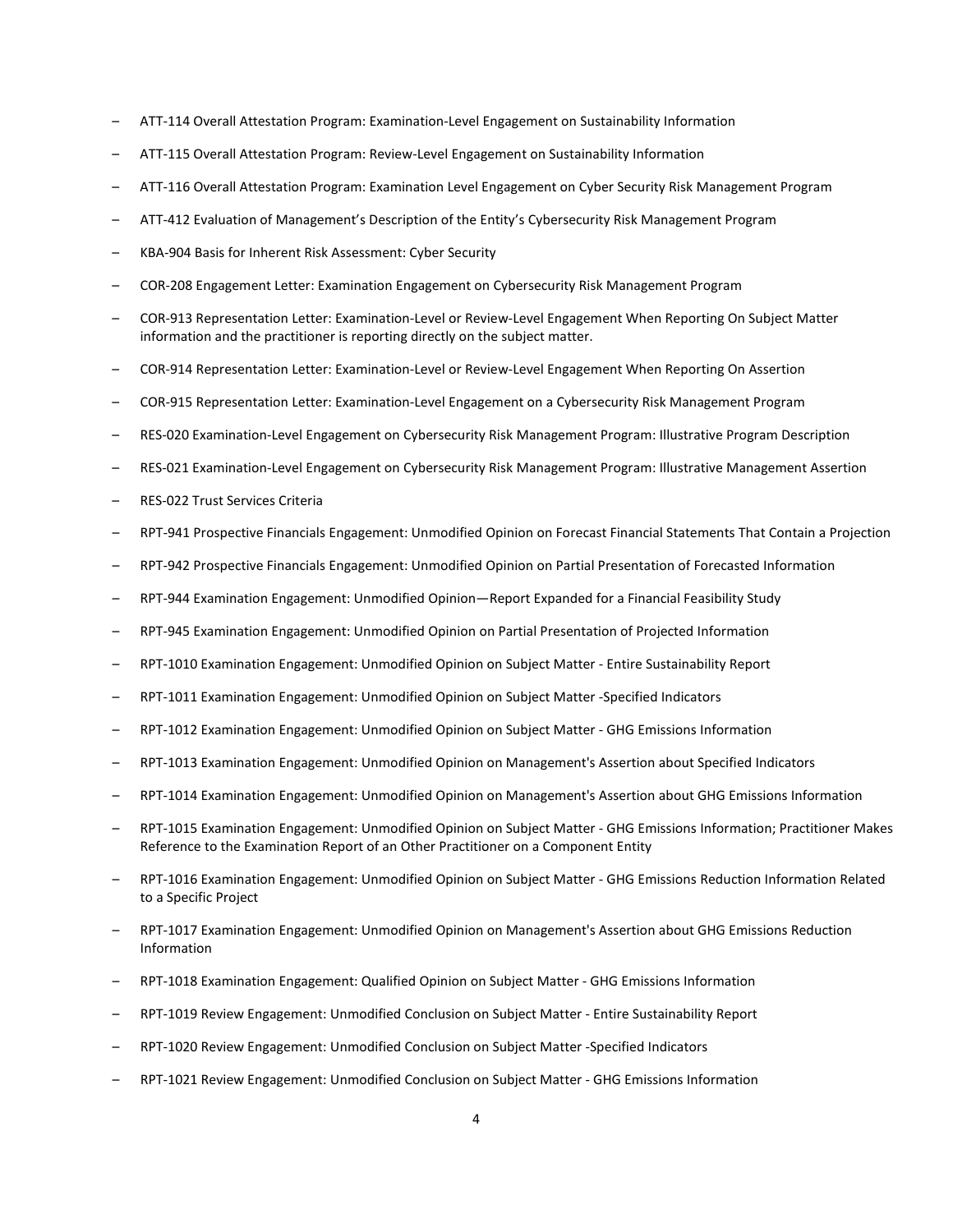- RPT-1022 Review Engagement: Unmodified Conclusion on Management's Assertion about Specified Indicators
- RPT-1023 Review Engagement: Unmodified Conclusion on Management's Assertion about GHG Emissions Information
- RPT-1024 Review Engagement: Unmodified Conclusion on Subject Matter GHG Emissions Information; Practitioner Makes Reference to the Review Report of an Other Practitioner on a Component Entity
- RPT-1025 Review Engagement: Unmodified Conclusion on Subject Matter GHG Emissions Reduction Information Related to a Specific Project
- RPT-1026 Review Engagement: Unmodified Conclusion on Management's Assertion about GHG Emissions Reduction Information
- RPT-1027 Review Engagement: Qualified Conclusion on Subject Matter GHG Emissions Information
- RPT-1030 Examination Engagement: Unmodified Opinion on an Entity's Cybersecurity Risk Management Program
- RPT-1031 Examination Engagement: Unmodified Opinion on an Entity's Cybersecurity Risk Management Program that Addresses only the Suitability of the Design of Controls Implemented within the Entity's Cybersecurity Risk Management Program (Design-Only Report) as of a Point in Time
- RPT-1032 Examination Engagement: Modified Opinion on an Entity's Cybersecurity Risk Management Program (Description)
- RPT-1033 Examination Engagement: Modified Opinion on an Entity's Cybersecurity Risk Management Program (Deficiencies in Controls)
- RPT-1034 Examination Engagement: Qualified Opinion on an Entity's Cybersecurity Risk Management Program (Scope Limitation)

#### [Click here](http://support.cch.com/updates/KnowledgeCoach/pdf/guides_tab/2018%20NTE%20Title%20Overview%20for%20Knowledge%20Coach%20Users.pdf) for the 2018 Nontraditional Engagements Title Overview for Knowledge Coach Users.

In addition, forms and practice aids throughout have been updated to include new examples and tips, and where applicable, to take into account:

#### **New literature, standards, and developments, reflected in the following current audit and accounting guidance:**

- Government Auditing Standards (GAGAS), 2011 Revision.
- AICPA Audit Guide: Attestation Engagements on Sustainability Information (Including Greenhouse Gas Emissions Information) (As of June 1, 2017);
- AICPA Guide: Reporting on an Entity's Cybersecurity Risk Management Program and Controls;
- AICPA Statement on Quality Control Standards (SQCSs) No. 8, A Firm's System of Quality Control (Redrafted) (QC Section 10).
- AICPA Statement on Standards for Attestation Engagements (SSAE) No. 18, Attestation Standards: Clarification and Recodification.

#### **Important Notes:**

- Make sure to save changes to workpapers before closing the workpaper or the binder to ensure data is correctly updated.
- If your Current Editor Knowledge Coach Microsoft® Word workpapers become read-only or crash, please do the following:
	- Keep the binder with the affected workpapers open.
	- Highlight the workpaper in the binder window and go to **Tools > Save Knowledge Coach Answers**.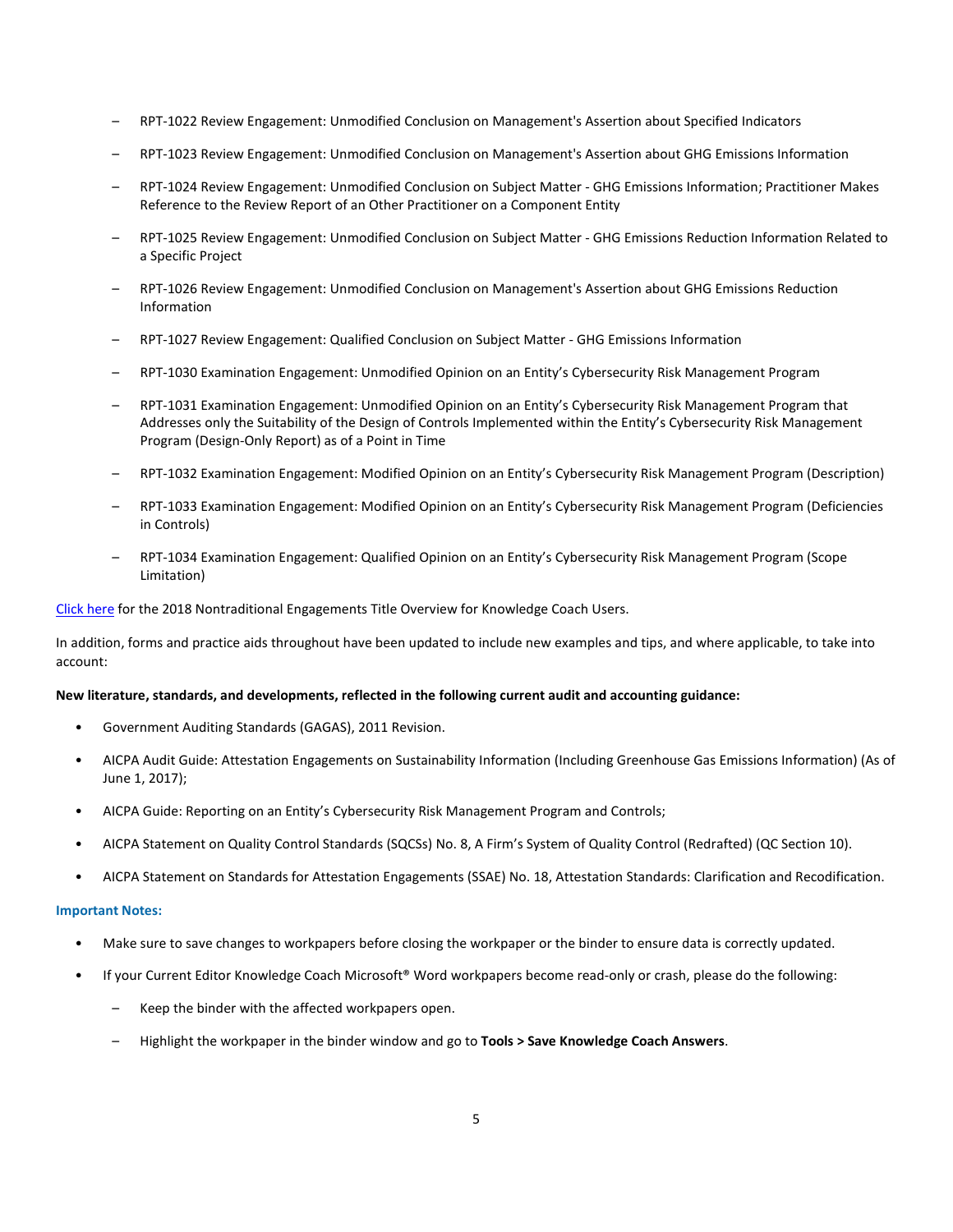#### **System Requirements**

- This title requires the 2017 Financial Statement Base Title. The 2017 Financial Statement Base title MUST be installed with one of the following versions of CCH® ProSystem *fx* ® Engagement and Knowledge Coach.
	- Engagement v7.5.100.1223 and Knowledge Coach v2.5.100.1224 available through the CCH ProSystem *fx* Engagement v7.5 and Knowledge Coach v2.5 August Update or later. To identify what version you are running, please go to the **Help > About** window within the application.
	- Engagement and Knowledge Coach v2017.1.3 or later.
- A minimum of 4GB of RAM is required for optimal performance when opening and navigating through Knowledge Coach workpapers.

#### **License Requirements**

This title requires the Knowledge-Based Nontraditional Engagements license. Any user that does not have a license for this title will not be able to use Knowledge Coach functionality in workpapers.

For more information on how to update your licensing, vie[w How do I add or update CCH ProSystem fx Engagement Licenses?](https://support.cch.com/kb/solution.aspx/sw3937) on our website.

For more information on how to assign licenses, view [How do I assign Engagement Licenses?](https://support.cch.com/kb/solution.aspx/sw3943) on our website.

## **Download Instructions**

If you are planning to use this title on Engagement v7.5 and Knowledge Coach v2.5, ensure you apply ProSystem *fx* Engagement v7.5 and Knowledge Coach v2.5 August Update or later to all machines including Admin servers and terminal servers before installing the title. Review the August Update [release notes](https://support.cch.com/updates/Engagement/patch75/Engagement%20and%20KC%20July%202017%20Update%20Release%20Notes.pdf) for more information on deployment.

To download this title:

- 1. Navigate to the [Knowledge Coach Updates](http://support.cch.com/updates/KnowledgeCoach) section of the Engagement Support Website.
- 2. Select the Knowledge Coach Series. The series are arranged by title type, then industry.
- 3. Click on the Download File link next to the title you wish to download.

**Note**: On some occasions the content package file (.KCP) will download with the extension changed to .ZIP. If this occurs, please change the extension of the downloaded file to KCP using all capital letters.

You must install the 2017 Financial Statement Base title before installing the 2018 Knowledge Based Nontraditional Engagements.

The Financial Statement Base title is also available on th[e Knowledge Coach Update Website.](http://support.cch.com/updates/KnowledgeCoach)

The Knowledge Coach Content Package (KCP) download is a proprietary file that must be installed from within Engagement. Save this KCP file to a location on your local drive, and follow the Installation Instructions below.

#### **Installation Instructions**

Once you have downloaded your Knowledge Coach title, you will need to add it to the list of titles within CCH ProSystem *fx* Engagement. The only additional system requirement is approximately 75MB of disk space to store your Knowledge Coach Program content files. Please refer to the Engagement with Knowledge Coach Release Notes for any other system requirements.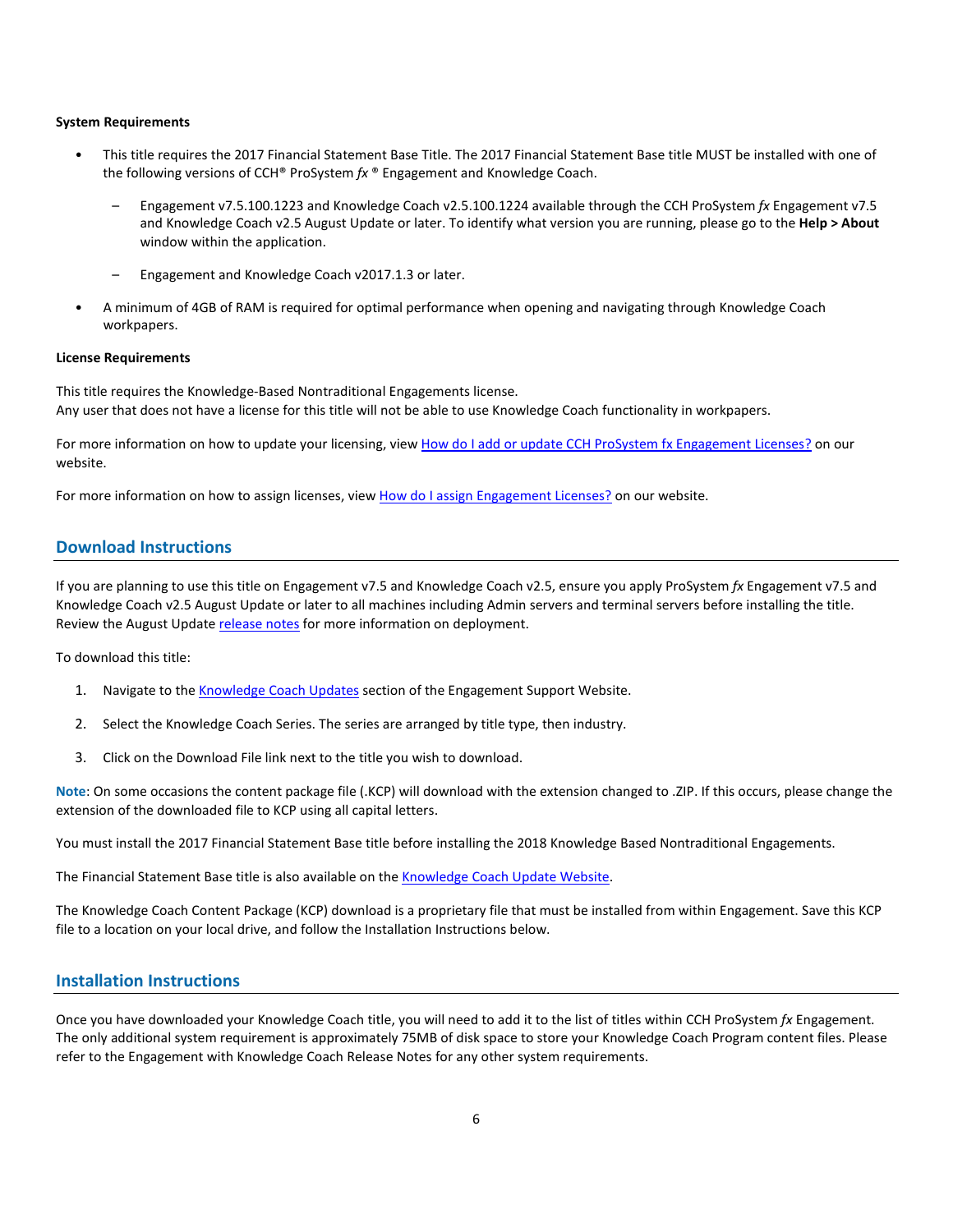After downloading the 2018 Knowledge Based Nontraditional Engagements, do the following:

- 1. Launch the Engagement Workpaper Management application so that the Local File Room is displayed. Select **Tools > Knowledge Coach Titles**.
- 2. The *Knowledge Coach Titles* window will be displayed.
- 3. Choose **Add Title**.
- 4. Browse to the title package file (\*.KCP) that you previously downloaded from the Knowledge Coach Support Web site.
- 5. Choose **Open**.
- 6. The system will display a progress indicator while the title package is added. You will receive a message that the title has been successfully installed once the process is complete.

To release a title:

- 1. Select one of the Knowledge Coach titles in the list that has been added but is not yet released.
- 2. Choose **Release Title**. The current date and time will be displayed in the Date released column, and the status will change to "Released."

**Note**: In the Engagement Admin module, add and assign a Knowledge Coach module and the applicable Knowledge Coach title license to staff before using the workpapers.

**Important**: Once the 2018 Knowledge-Based Nontraditional Engagements title has been added and released, they will be automatically deployed to other staff members when they login to the "Office" location, or when they synchronize a binder that contains Knowledge Coach workpapers from this title.

#### **Online Permission Key**

Permission key files may be downloaded from ou[r website](https://prosystemfxsupport.tax.cchgroup.com/permkey/download.aspx) or when adding or updating the new licenses within CCH ProSystem *fx* Engagement with Knowledge Coach v7.5 and higher. After updating the license file in the Engagement Admin module, licenses need to be assigned to the staff who will use 2018 Knowledge-Based Nontraditional Engagements.

If you have not already established a Single Sign-on (SSO) account with Customer Service, we urge you to do so at this time.

## CCH® Accounting Research Manager®

CCH's Accounting Research Manager (ARM) is the most comprehensive, up-to-date and objective online database of financial reporting literature. It includes all authoritative and proposed accounting, auditing, and SEC literature, plus independent, expert-written interpretive guidance.

Available on ARM, the Knowledge-Based Nontraditional Engagements Guide helps you comply with the most recent professional standards and guidance for the conduct of Nontraditional Engagements and to integrate the use of practice aids, tools, and other resources with its guidance. This publication supplements and complements the Knowledge-Based documents that are available in Knowledge Coach.

If you subscribe to an ARM library that includes Nontraditional Engagements content, you can link directly to source material from Resources within Knowledge Coach documents. These links have been updated to refer to the accounting standards under the FASB Accounting Standards Codifications. Also, if you subscribe to the Knowledge-Based Nontraditional Engagements Guide on ARM, you can take advantage of references to the guide material from within the Knowledge Coach documents.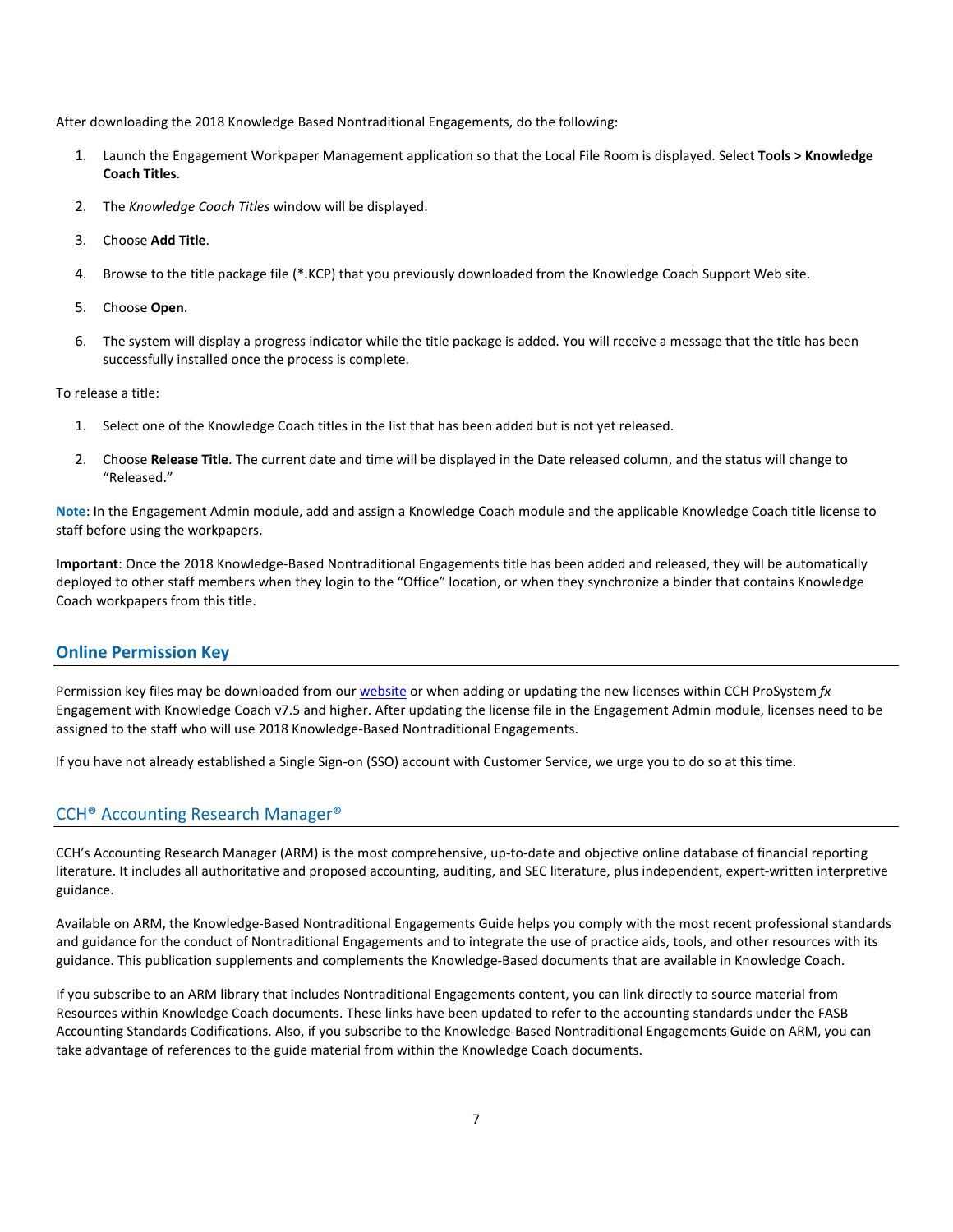With Accounting Research Manager, you maximize the efficiency of your research time, while enhancing your results. Learn more about our content, our experts, and how you can request your free trial by visiting the [Accounting Research](http://www.accountingresearchmanager.com/) Manager website. You can also access the Accounting Research Manager Web site by selecting **Engagement > Binder Window > Shortcuts Bar > Guidance tab**.

## Using Your Knowledge Coach Content

To use your Knowledge Coach Workpaper Templates, do the following:

- 1. Open a binder in Engagement.
- 2. Select the workpaper tab into which you would like to insert the workpaper.
- 3. Select **New Knowledge Coach Workpaper** from the toolbar or File menu.
- 4. The *New Knowledge Coach Workpaper* dialog appears (Figure 1).
- 5. Select the **New Knowledge Coach Title** with the content you would like to use. You can only select titles you have installed. The information displayed changes to reflect the workpaper organization available for the selected title.
- 6. Select the **Knowledge Coach Workpapers** to insert into your binder, and click **OK**.
- 7. In the *Selected Workpaper Properties* dialog, each workpaper name is automatically loaded into the Name field. Add a **workpaper index** in the Index field, and make any Name modifications you desire. You can also modify the tab location or the roll forward settings for each workpaper.
- 8. Click **OK**. The integrated Knowledge Coach workpaper is now inserted into your engagement binder.

**Note:** For more information on how to use Knowledge Coach workpapers in your binder, see the Knowledge Coach User Guide.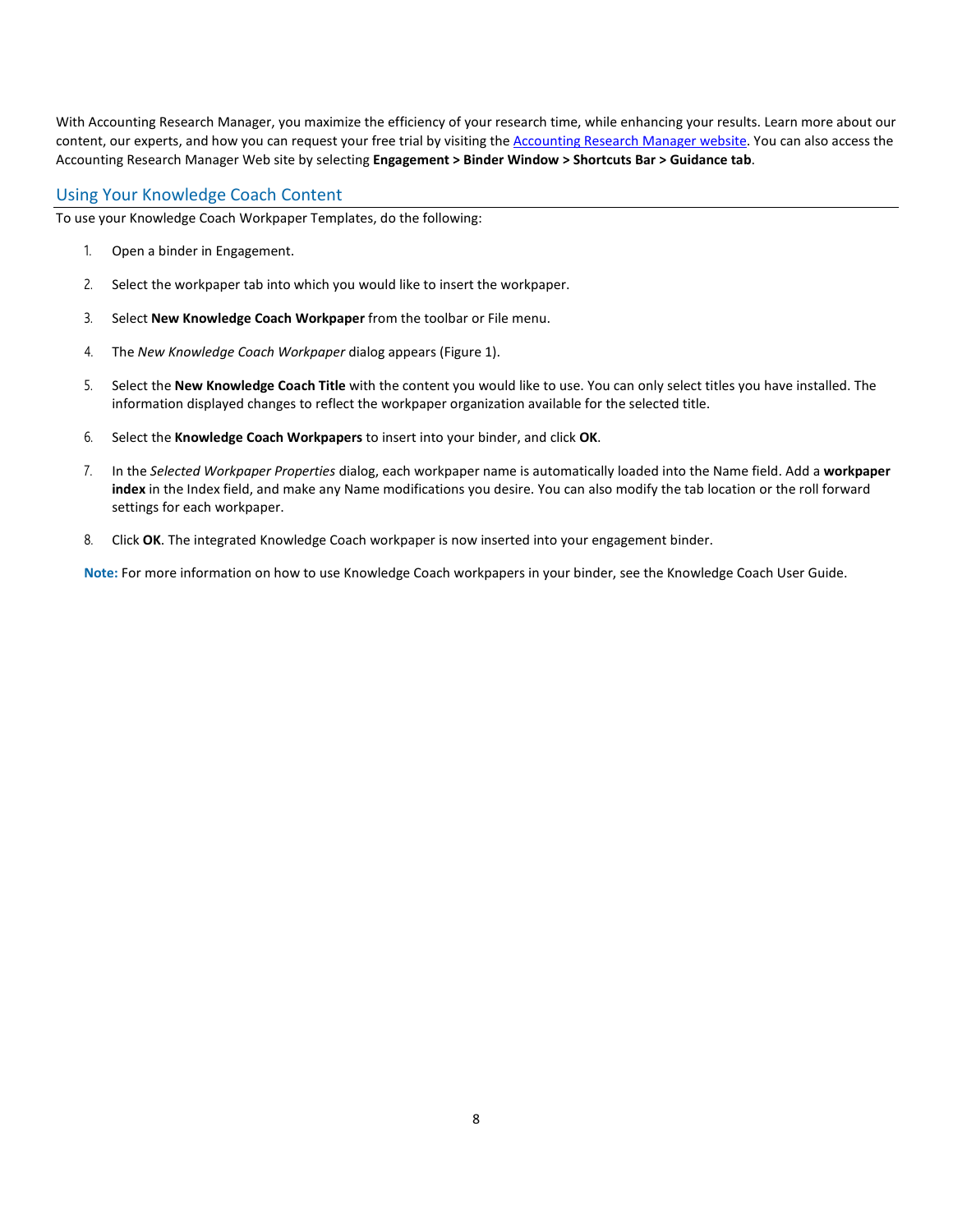| New Knowledge Coach Workpaper                                                                                                                                                                             |                                                                                                                                                                                                                                                                                                                                                                                                                                                                                                                          | ×                                                                                                                       |
|-----------------------------------------------------------------------------------------------------------------------------------------------------------------------------------------------------------|--------------------------------------------------------------------------------------------------------------------------------------------------------------------------------------------------------------------------------------------------------------------------------------------------------------------------------------------------------------------------------------------------------------------------------------------------------------------------------------------------------------------------|-------------------------------------------------------------------------------------------------------------------------|
| Industry title selection<br>$\leftarrow$ $\overline{\mathsf{Q}}$<br>2018 KBA NTE Agreed Upon Procedures<br>2018 KBA NTE Examinations<br>2018 KBA NTE Reviews<br>$\overline{\phantom{a}}$<br>$\rightarrow$ | Workpaper selection<br>$\overline{\mathsf{Q}}$<br>Add independent workpapers without foundation workpapers<br>000-Resources<br>国业<br>ĖF.<br>100-The Communications Hub<br>200-Pre-Engagement Procedures<br>画画<br>300-Risk Assessment-Understanding the Entity & Environment<br>由…<br>600-Engagement Procedures-Reliance on Others<br>面「<br>700-Engagement Procedures-Tests of Internal Controls<br>面一<br>800-Engagement Procedures-Substantive Tests<br>ங்√⊓<br>面切口<br>900-Evaluating, Concluding & Reporting Procedures | •ª<br>-å<br>Details of selected workpaper<br>Highlight a workpaper or select<br>a workpaper check box to see<br>details |
|                                                                                                                                                                                                           | OK                                                                                                                                                                                                                                                                                                                                                                                                                                                                                                                       | Help<br>Cancel                                                                                                          |

Figure 1 - New Knowledge Coach Workpaper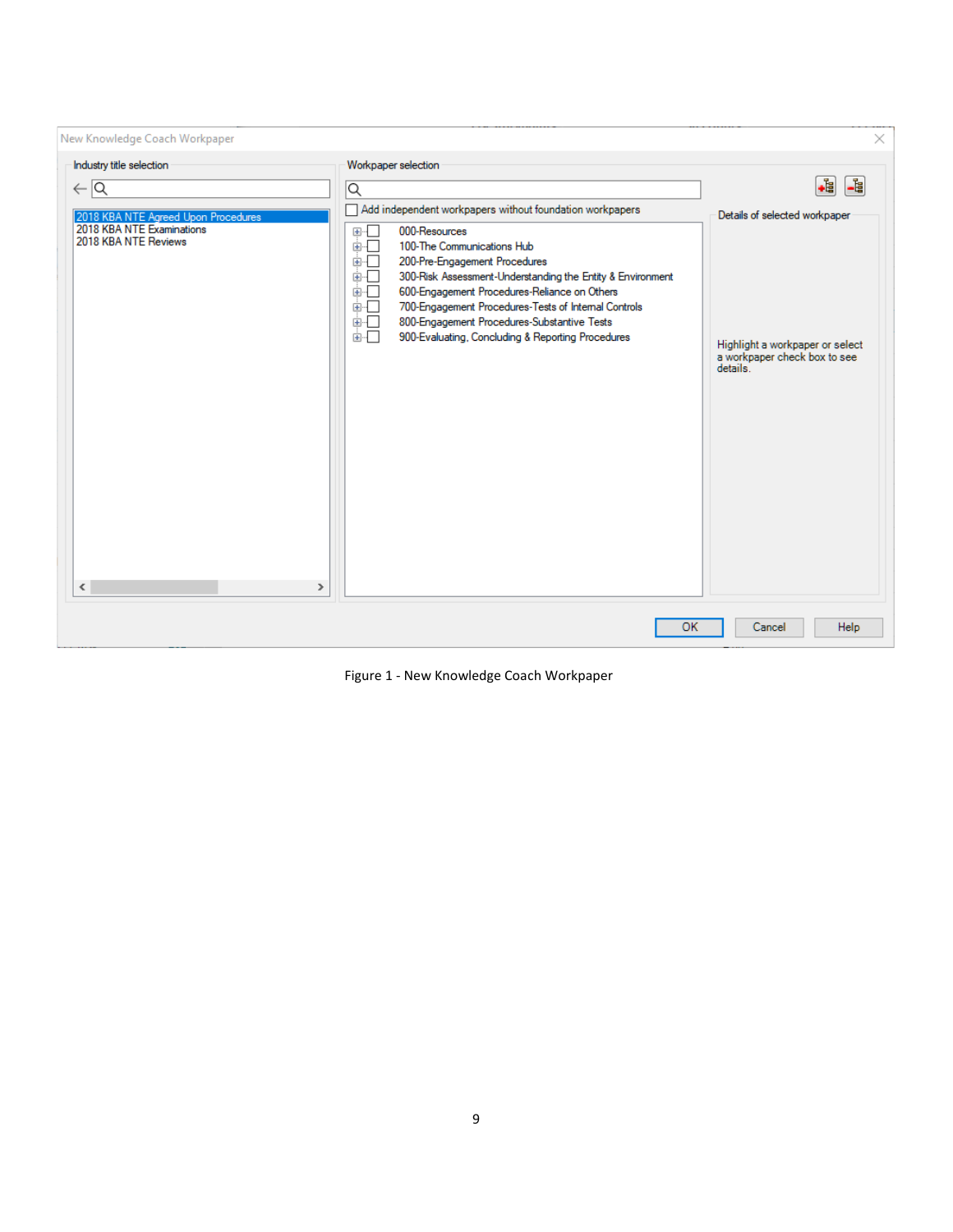# **Additional Information on Knowledge Coach and the KBA Methodology**

#### **Knowledge-Based Audit (KBA) Methodology**

Allows the results of one set of procedures to become the input for the next. The key components of the KBA methodology include:

- An Overview that guides auditors through the methodology;
- Knowledge-Based Attestation documents, integral to the risk assessment and overall audit processes, which contain steps and procedures required by professional standards;
- Customizable Engagement Programs that take auditors through related steps and procedures;
- Practice Aids to help auditors complete steps or processes outlined in the Knowledge-Based Attestation documents and Attestation Programs;
- Practitioner's Reports that provide a variety of sample practitioner's opinions on nontraditional engagements; and
- Correspondence documents that provide sample letters to be used to comply with professional standards, SSAE and SSCS requirements and in many other common situations.

#### **CCH® ProSystem** *fx***® Knowledge Coach**

Knowledge Coach functionality allows auditors to use the Knowledge-Based-Audit methodology more efficiently by eliminating the need for duplicate entry of the same information, tailoring audit documentation to each particular engagement, and documenting the link between risks identified and procedures performed. ATT-100 Tailoring Question is a document in Knowledge Coach that presents engagement-level questions designed to aid in tailoring the engagement documentation to fit each client. Completing the questions helps the auditor avoid duplication and unnecessary workpapers.

**Note:** Before you begin your engagement, please review the guidance in ATT-101 through ATT-116 Overall Attestation Programs. This workpaper is intended to be your road map through a Knowledge-Based Audit methodology. You should start your audit with ATT-100 Tailoring Question Workpaper and ATT-101 through ATT-116 Overall Attestation Programs.

#### • **Risks**

Can be captured via the Risk Summary task pane from any Knowledge Coach workpaper by the current editor of KBA-501 Summary of Risk Assessments. This allows the user to continuously assess risks during the engagement. Several workpapers prompt the consideration of the presence of risks, but the Risk Summary task pane must be used to document those risks. All documented risks flow to the Risk Summary. To ensure risks show in findings tables, make sure to check the "workpaper identified in" field of the Risk pane.

#### • **Information Flow**

Helps cut down on the time spent duplicating information across forms. In addition, the flow of consistent information ensures that information and updates to information are not missed between workpapers. Drill-down functionality helps the user navigate quickly to the source of the information, aiding in the review of the engagement file.

## • **Diagnostics**

Help keep track of unresolved issues like unanswered questions, incomplete risks, program steps not linked to risks or relevant assertions, missing workpaper, and more.

## • **Links to Accounting Research Manager (ARM)**

If you subscribe to an ARM library that includes audit content, you can link directly to source material from Resources within Knowledge Coach workpapers. These links have been updated to reference to the accounting standards under the FASB Accounting Standards Codifications and the auditing standards issued by the AICPA. Also, if you subscribe to the Knowledge-Based Nontraditional Engagements Guide on ARM, you can take advantage of links to the audit guide material from within the Knowledge Coach documents.

## • **Interpretive Guidance**

It is integrated into each Knowledge Coach template through the Tips view of each new task pane. Informational features include